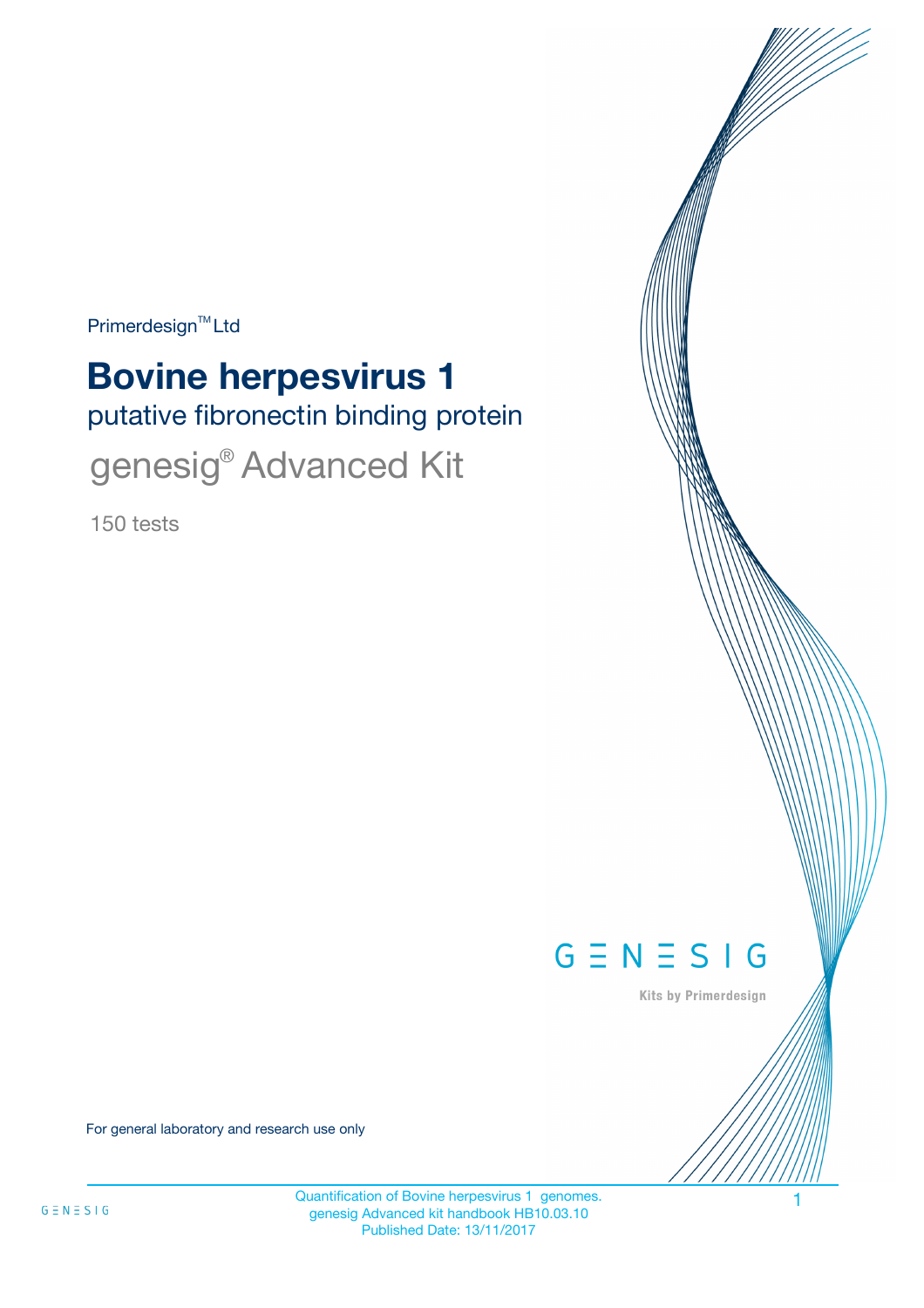### Introduction to Bovine herpesvirus 1

The Bovine Herpesvirus 1 (BHV-1) is caused by a double-stranded DNA virus of the Varicellovirus genus. The viral particle consists of a spherical envelope up to 200 nm in diameter, a tegument containing both essential and non-essential proteins, a nucleocapsid, and a core containing the 136 kilobasepair genome.

BHV-1 causes a number of diseases in cattle by infection via transmission of infected mucosal droplets or semen. The main routes of infection are thus aerosol transmission, sexual contact or artificial insemination. The viral particles infect epithelial cells of the upper respiratory tract, tonsils and conjunctivae leading to infectious bovine rhinotracheitis. Infection can also occur in the vaginal or prepuce mucous membranes causing infectious pustular vulvovaginitis in cows and infectious balanoposthitis in bulls, as well as CD4+ T cells, monocytes and macrophages causing immunosupression and hence vulnerability to other infections. Viral replication begins within two hours of infection, resulting in viral release six hours later. There are both inactivated and modified live vaccines available against this virus with DNA vaccines in development.

The respiratory disease caused by BHV-1 manifests with fever, cough, discharge from the nose, loss of appetite with ulcers commonly occurring in the nose and mouth. The venereal diseases present with fever, loss of appetite, painful urination, a swollen vulva with pustules and discharge in cows, and pain on sexual contact in bulls. Latent infections occur mainly in the peripheral nervous system, but also in tonsillar lymphoid cells and peripheral blood lymphocytes. Viral reactivation, resulting in shedding, is known to be partly caused by stress. As well as the diseases mentioned, BHV-1 is also one of the agents responsible for causing Bovine Respiratory Disease (BRD), or 'shipping fever', a serious pneumonic condition which can cause diphtheria and pneumonia.

There are several subtypes of the virus with different virulence that are responsible for different diseases. The respiratory disease is caused by BHV-1.1 and -1.2b strains, whilst BHV-1.1b strains are associated with venereal diseases mentioned above.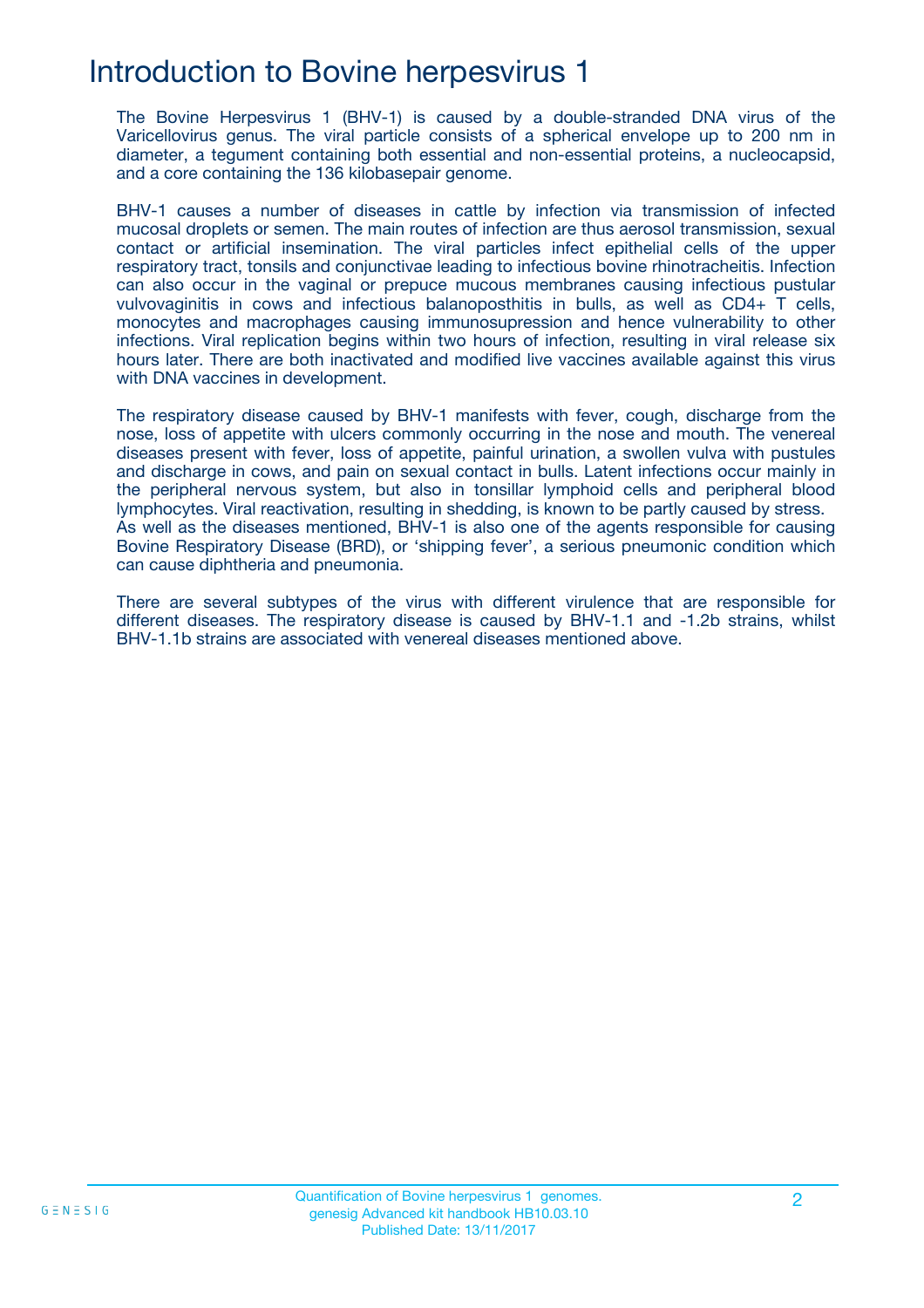# **Specificity**

The Primerdesign genesig Kit for Bovine herpesvirus 1 (BHV-1) genomes is designed for the in vitro quantification of BHV-1 genomes. The kit is designed to have the broadest detection profile possible whilst remaining specific to the BHV-1 genome.

The primers and probe sequences in this kit have 100% homology with a broad range of BHV -1 sequences based on a comprehensive bioinformatics analysis.

The primers have 100% homology with all three reference sequences contained in the NCBI database (M96453.1, Z54206.1, AJ004801.1).

If you require further information, or have a specific question about the detection profile of this kit then please send an e.mail to enquiry@primerdesign.co.uk and our bioinformatics team will answer your question.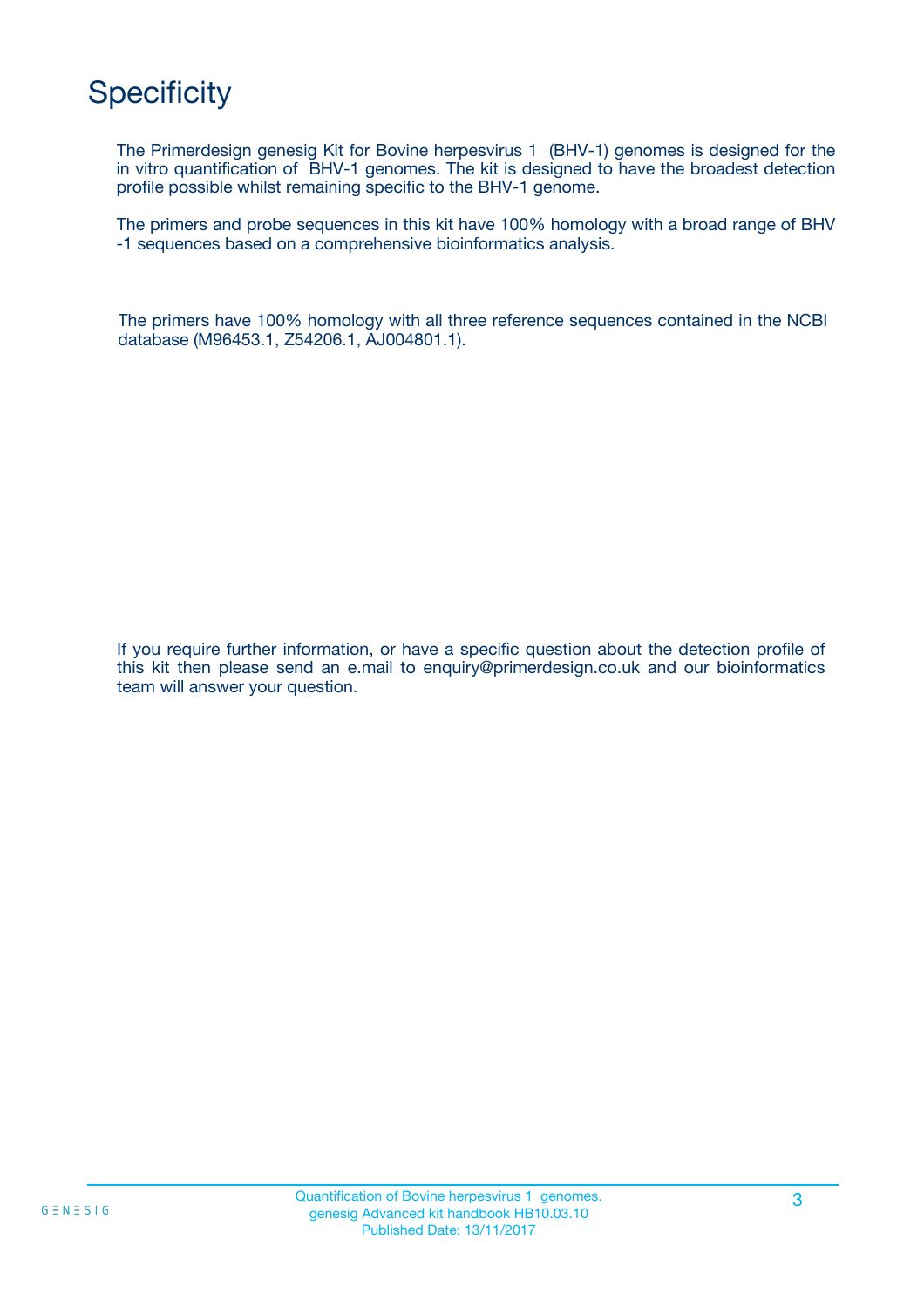# Kit contents

- **BHV-1 specific primer/probe mix (150 reactions BROWN)** FAM labelled
- **BHV-1 positive control template (for Standard curve RED)**
- **Internal extraction control primer/probe mix (150 reactions BROWN)** VIC labelled as standard
- **Internal extraction control DNA (150 reactions BLUE)**
- **Endogenous control primer/probe mix (150 reactions BROWN)** FAM labelled
- **RNase/DNase free water (WHITE)** for resuspension of primer/probe mixes
- **Template preparation buffer (YELLOW)** for resuspension of internal control template, positive control template and standard curve preparation

### Reagents and equipment to be supplied by the user

#### **Real-time PCR Instrument**

#### **DNA extraction kit**

This kit is recommended for use with genesig Easy DNA/RNA extraction kit. However, it is designed to work well with all processes that yield high quality DNA with minimal PCR inhibitors.

#### **oasig**TM **lyophilised or Precision**®**PLUS 2X qPCR Master Mix**

This kit is intended for use with oasig or PrecisionPLUS2X qPCR Master Mix.

**Pipettors and Tips**

**Vortex and centrifuge**

#### **Thin walled 1.5 ml PCR reaction tubes**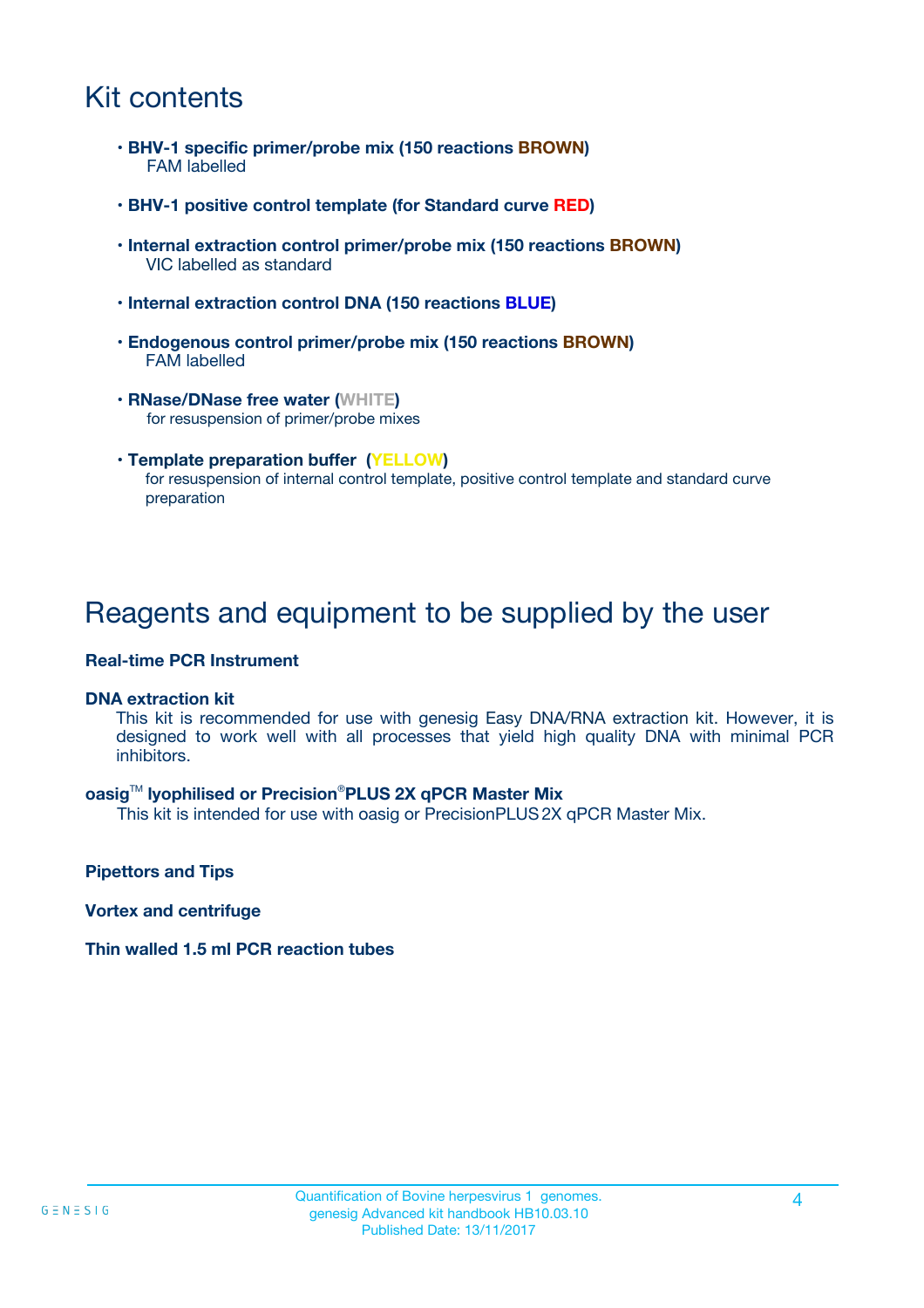### Kit storage and stability

This kit is stable at room temperature but should be stored at -20ºC on arrival. Once the lyophilised components have been resuspended they should not be exposed to temperatures above -20°C for longer than 30 minutes at a time and unnecessary repeated freeze/thawing should be avoided. The kit is stable for six months from the date of resuspension under these circumstances.

If a standard curve dilution series is prepared this can be stored frozen for an extended period. If you see any degradation in this serial dilution a fresh standard curve can be prepared from the positive control.

Primerdesign does not recommend using the kit after the expiry date stated on the pack.

### Suitable sample material

All kinds of sample material suited for PCR amplification can be used. Please ensure the samples are suitable in terms of purity, concentration, and DNA integrity (An internal PCR control is supplied to test for non specific PCR inhibitors). Always run at least one negative control with the samples. To prepare a negative-control, replace the template DNA sample with RNase/DNase free water.

### Dynamic range of test

Under optimal PCR conditions genesig BHV-1 detection kits have very high priming efficiencies of >95% and can detect less than 100 copies of target template.

# Notices and disclaimers

This product is developed, designed and sold for research purposes only. It is not intended for human diagnostic or drug purposes or to be administered to humans unless clearly expressed for that purpose by the Food and Drug Administration in the USA or the appropriate regulatory authorities in the country of use. During the warranty period Primerdesign genesig detection kits allow precise and reproducible data recovery combined with excellent sensitivity. For data obtained by violation to the general GLP guidelines and the manufacturer's recommendations the right to claim under guarantee is expired. PCR is a proprietary technology covered by several US and foreign patents. These patents are owned by Roche Molecular Systems Inc. and have been sub-licensed by PE Corporation in certain fields. Depending on your specific application you may need a license from Roche or PE to practice PCR. Additional information on purchasing licenses to practice the PCR process may be obtained by contacting the Director of Licensing at Roche Molecular Systems, 1145 Atlantic Avenue, Alameda, CA 94501 or Applied Biosystems business group of the Applera Corporation, 850 Lincoln Centre Drive, Foster City, CA 94404. In addition, the 5' nuclease assay and other homogeneous amplification methods used in connection with the PCR process may be covered by U.S. Patents 5,210,015 and 5,487,972, owned by Roche Molecular Systems, Inc, and by U.S. Patent 5,538,848, owned by The Perkin-Elmer Corporation.

# Trademarks

Primerdesign™ is a trademark of Primerdesign Ltd.

genesig $^\circledR$  is a registered trademark of Primerdesign Ltd.

The PCR process is covered by US Patents 4,683,195, and 4,683,202 and foreign equivalents owned by Hoffmann-La Roche AG. BI, ABI PRISM® GeneAmp® and MicroAmp® are registered trademarks of the Applera Genomics (Applied Biosystems Corporation). BIOMEK® is a registered trademark of Beckman Instruments, Inc.; iCycler™ is a registered trademark of Bio-Rad Laboratories, Rotor-Gene is a trademark of Corbett Research. LightCycler™ is a registered trademark of the Idaho Technology Inc. GeneAmp®, TaqMan® and AmpliTaqGold® are registered trademarks of Roche Molecular Systems, Inc., The purchase of the Primerdesign™ reagents cannot be construed as an authorization or implicit license to practice PCR under any patents held by Hoffmann-LaRoche Inc.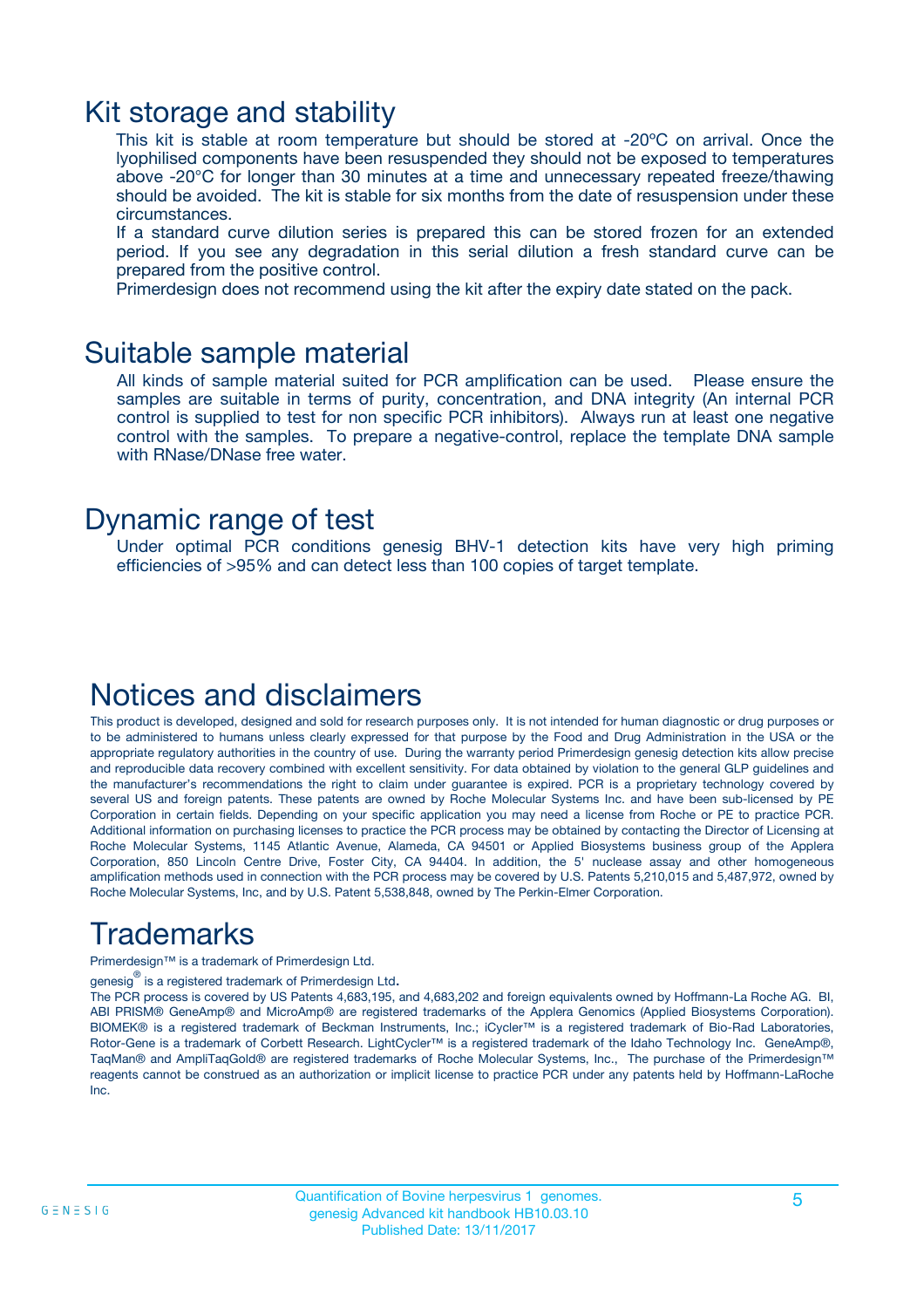### Principles of the test

#### **Real-time PCR**

A BHV-1 specific primer and probe mix is provided and this can be detected through the FAM channel.

The primer and probe mix provided exploits the so-called TaqMan® principle. During PCR amplification, forward and reverse primers hybridize to the BHV-1 DNA. A fluorogenic probe is included in the same reaction mixture which consists of a DNA probe labeled with a 5`-dye and a 3`-quencher. During PCR amplification, the probe is cleaved and the reporter dye and quencher are separated. The resulting increase in fluorescence can be detected on a range of qPCR platforms.

#### **Positive control**

For copy number determination and as a positive control for the PCR set up, the kit contains a positive control template. This can be used to generate a standard curve of BHV-1 copy number / Cq value. Alternatively the positive control can be used at a single dilution where full quantitative analysis of the samples is not required. Each time the kit is used, at least one positive control reaction must be included in the run. A positive result indicates that the primers and probes for detecting the target BHV-1 gene worked properly in that particular experimental scenario. If a negative result is obtained the test results are invalid and must be repeated. Care should be taken to ensure that the positive control does not contaminate any other kit component which would lead to false-positive results. This can be achieved by handling this component in a Post PCR environment. Care should also be taken to avoid cross-contamination of other samples when adding the positive control to the run. This can be avoided by sealing all other samples and negative controls before pipetting the positive control into the positive control well.

#### **Negative control**

To validate any positive findings a negative control reaction should be included every time the kit is used. For this reaction the RNase/DNase free water should be used instead of template. A negative result indicates that the reagents have not become contaminated while setting up the run.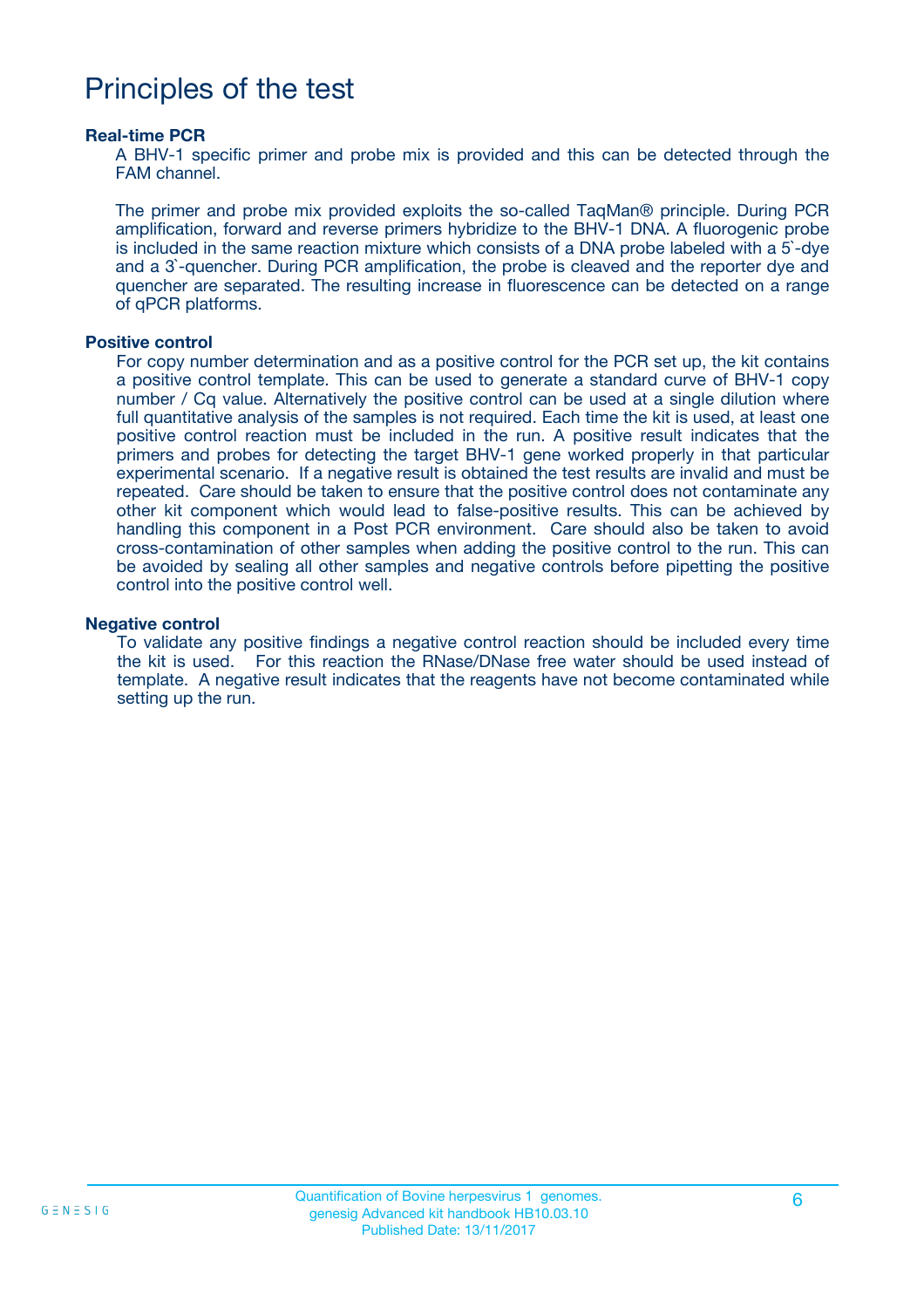#### **Internal DNA extraction control**

When performing DNA extraction, it is often advantageous to have an exogenous source of DNA template that is spiked into the lysis buffer. This control DNA is then co-purified with the sample DNA and can be detected as a positive control for the extraction process. Successful co-purification and qPCR for the control DNA also indicates that PCR inhibitors are not present at a high concentration.

A separate primer and probe mix are supplied with this kit to detect the exogenous DNA using qPCR. The primers are present at PCR limiting concentrations which allows multiplexing with the target sequence primers. Amplification of the control DNA does not interfere with detection of the BHV-1 target DNA even when present at low copy number. The Internal control is detected through the VIC channel and gives a Cq value of 28+/-3.

#### **Endogenous control**

To confirm extraction of a valid biological template, a primer and probe mix is included to detect an endogenous gene. Detection of the endogenous control is through the FAM channel and it is NOT therefore possible to perform a multiplex with the BHV-1 primers. A poor endogenous control signal may indicate that the sample did not contain sufficient biological material.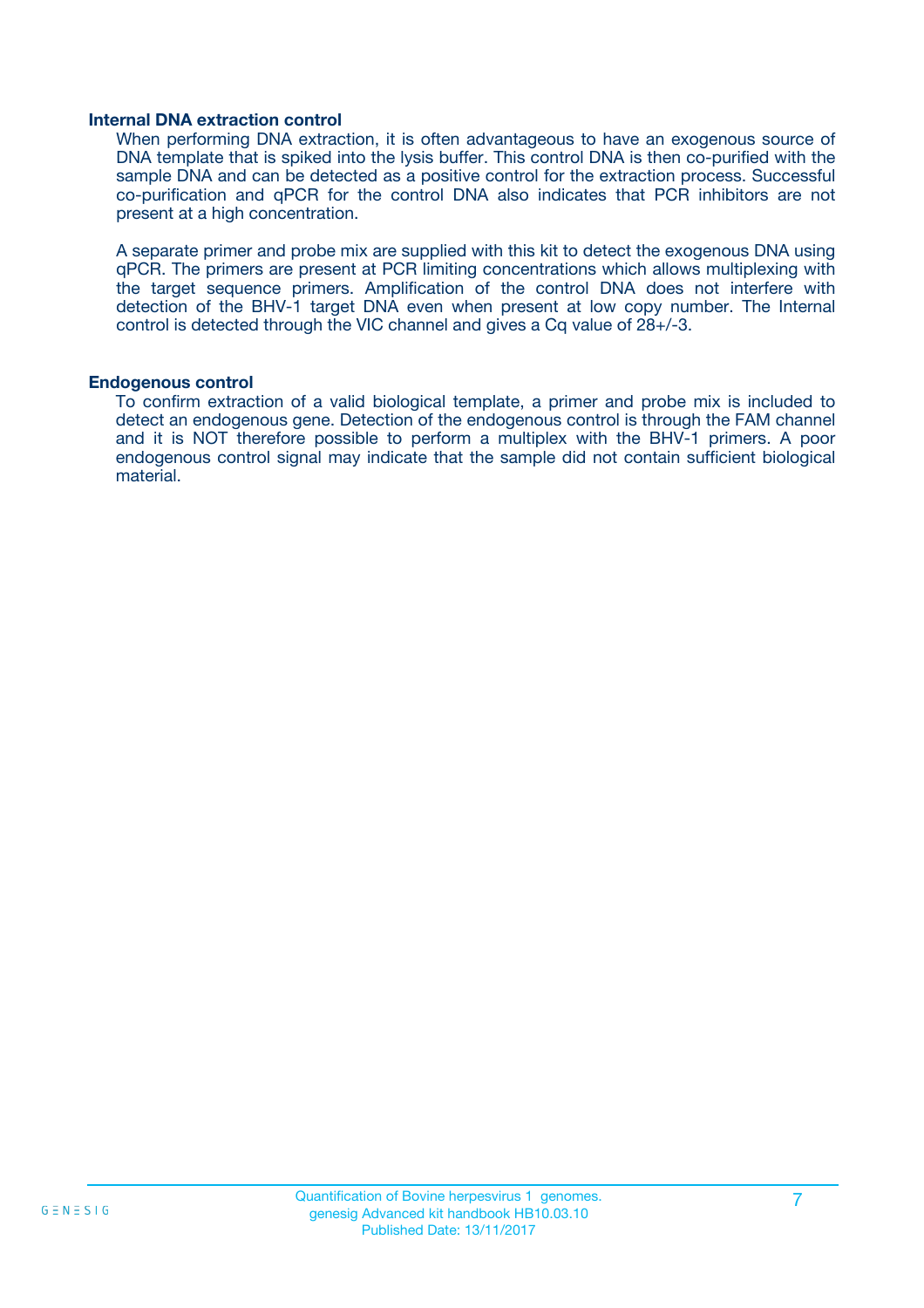### Resuspension protocol

To minimize the risk of contamination with foreign DNA, we recommend that all pipetting be performed in a PCR clean environment. Ideally this would be a designated PCR lab or PCR cabinet. Filter tips are recommended for all pipetting steps.

- **1. Pulse-spin each tube in a centrifuge before opening.** This will ensure lyophilised primer and probe mix is in the base of the tube and is not spilt upon opening the tube.
- **2. Resuspend the primer/probe mixes in the RNase/DNase free water supplied, according to the table below:**

To ensure complete resuspension, vortex each tube thoroughly.

| Component - resuspend in water                       |          |  |
|------------------------------------------------------|----------|--|
| <b>Pre-PCR pack</b>                                  |          |  |
| BHV-1 primer/probe mix (BROWN)                       | $165$ µl |  |
| Internal extraction control primer/probe mix (BROWN) | $165$ µl |  |
| Endogenous control primer/probe mix (BROWN)          | $165$ µl |  |

**3. Resuspend the internal control template and positive control template in the template preparation buffer supplied, according to the table below:** To ensure complete resuspension, vortex each tube thoroughly.

| Component - resuspend in template preparation buffer |          |  |  |
|------------------------------------------------------|----------|--|--|
| <b>Pre-PCR heat-sealed foil</b>                      |          |  |  |
| Internal extraction control DNA (BLUE)               |          |  |  |
| <b>Post-PCR heat-sealed foil</b>                     |          |  |  |
| BHV-1 Positive Control Template (RED) *              | $500$ µl |  |  |

\* This component contains high copy number template and is a VERY significant contamination risk. It must be opened and handled in a separate laboratory environment, away from the other components.

### DNA extraction

The internal extraction control DNA can be added either to the DNA lysis/extraction buffer or to the DNA sample once it has been resuspended in lysis buffer.

**DO NOT add the internal extraction control DNA directly to the unprocessed biological sample as this will lead to degradation and a loss in signal.**

- **1. Add 4µl of the Internal extraction control DNA (BLUE) to each sample in DNA lysis/extraction buffer per sample.**
- **2. Complete DNA extraction according to the manufacturers protocols.**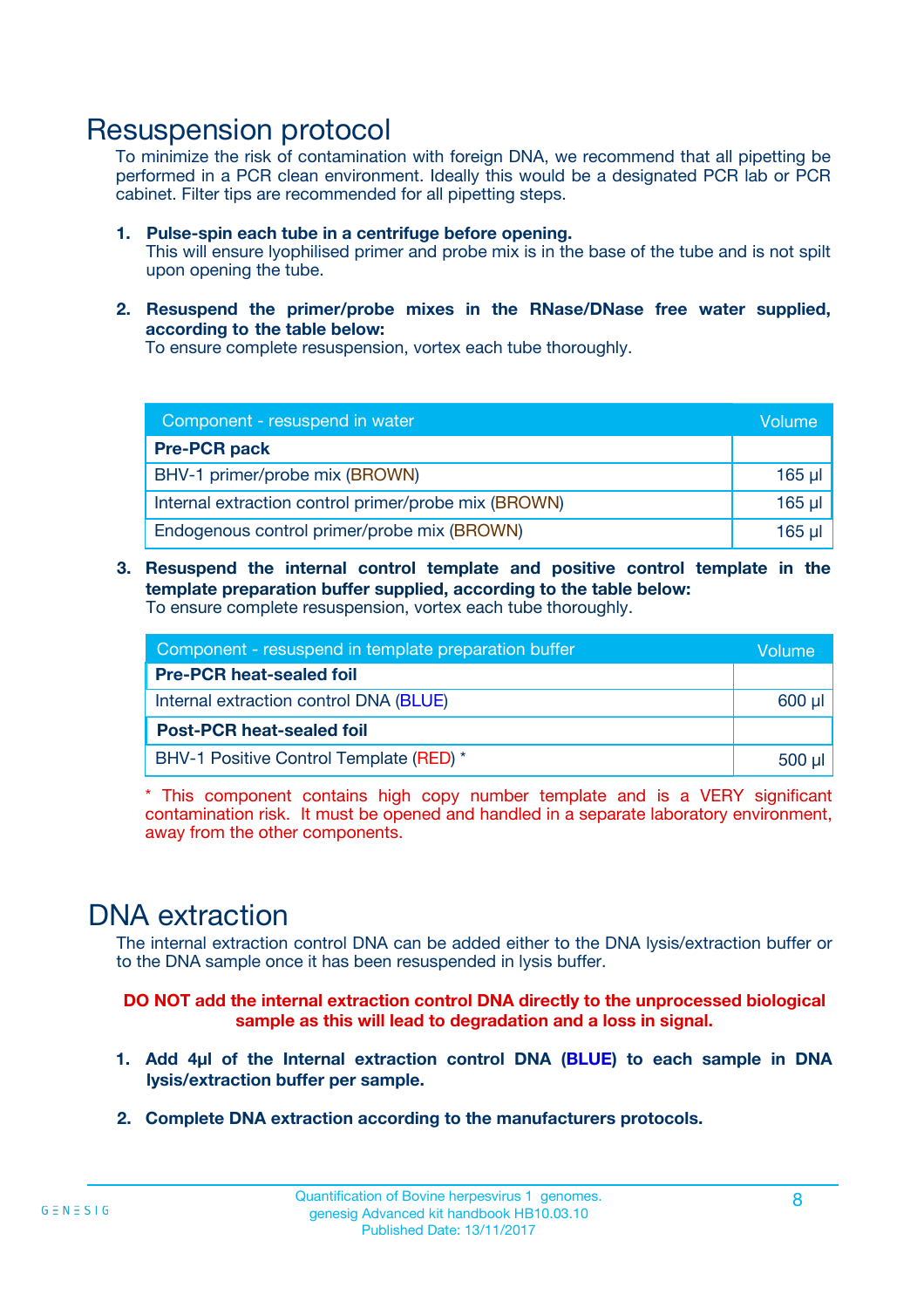# qPCR detection protocol

**1. For each DNA sample prepare a reaction mix according to the table below:** Include sufficient reactions for positive and negative controls.

| Component                                            | Volume   |
|------------------------------------------------------|----------|
| oasig or PrecisionPLUS 2X qPCR Master Mix            | 10 $\mu$ |
| BHV-1 primer/probe mix (BROWN)                       | 1 µI     |
| Internal extraction control primer/probe mix (BROWN) | 1 µl     |
| <b>RNase/DNase free water (WHITE)</b>                | $3 \mu$  |
| <b>Final Volume</b>                                  | 15 µl    |

**2. For each DNA sample prepare an endogenous control reaction according to the table below (Optional):**

**This control reaction will provide useful information regarding the quality of the biological sample.**

| Component                                   | Volume   |
|---------------------------------------------|----------|
| oasig or PrecisionPLUS 2X qPCR Master Mix   | $10 \mu$ |
| Endogenous control primer/probe mix (BROWN) | 1 µI     |
| <b>RNase/DNase free water (WHITE)</b>       | $4 \mu$  |
| <b>Final Volume</b>                         | 15 µl    |

- **3. Pipette 15µl of each mix into individual wells according to your qPCR experimental plate set up.**
- **4. Prepare sample DNA templates for each of your samples.**
- **5. Pipette 5µl of DNA template into each well, according to your experimental plate set up.**

For negative control wells use 5µl of RNase/DNase free water. The final volume in each well is 20ul.

**6. If a standard curve is included for quantitative analysis, prepare a reaction mix according to the table below:**

| Component                                 | Volume |
|-------------------------------------------|--------|
| oasig or PrecisionPLUS 2X qPCR Master Mix | 10 µl  |
| BHV-1 primer/probe mix (BROWN)            | 1 µI   |
| <b>RNase/DNase free water (WHITE)</b>     | 4 µl   |
| <b>Final Volume</b>                       | 15 µl  |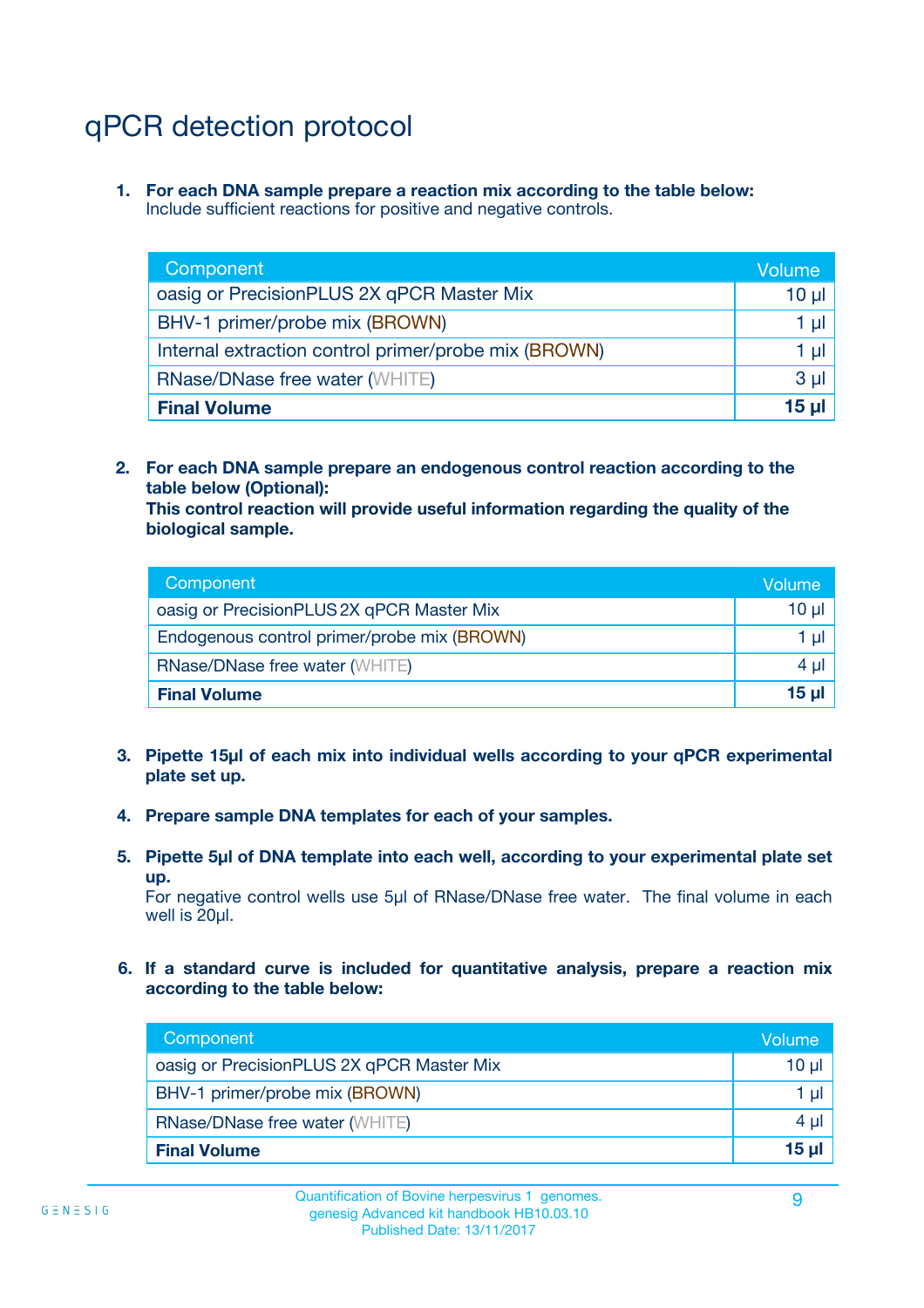#### **7. Preparation of standard curve dilution series.**

- 1) Pipette 90µl of template preparation buffer into 5 tubes and label 2-6
- 2) Pipette 10µl of Positive Control Template (RED) into tube 2
- 3) Vortex thoroughly
- 4) Change pipette tip and pipette 10µl from tube 2 into tube 3
- 5) Vortex thoroughly

Repeat steps 4 and 5 to complete the dilution series

| <b>Standard Curve</b>         | <b>Copy Number</b>     |
|-------------------------------|------------------------|
| Tube 1 Positive control (RED) | $2 \times 10^5$ per µl |
| Tube 2                        | $2 \times 10^4$ per µl |
| Tube 3                        | $2 \times 10^3$ per µl |
| Tube 4                        | $2 \times 10^2$ per µl |
| Tube 5                        | $20$ per $\mu$         |
| Tube 6                        | 2 per µl               |

**8. Pipette 5µl of standard template into each well for the standard curve according to your experimental plate set up.** The final volume in each well is 20µl.

# qPCR amplification protocol

Amplification conditions using oasig or PrecisionPLUS 2X qPCR Master Mix.

|             | <b>Step</b>       | <b>Time</b>     | <b>Temp</b> |
|-------------|-------------------|-----------------|-------------|
|             | Enzyme activation | 2 min           | 95 °C       |
| Cycling x50 | Denaturation      | 10 <sub>s</sub> | 95 °C       |
|             | DATA COLLECTION * | 60 s            | 60 °C       |

\* Fluorogenic data should be collected during this step through the FAM and VIC channels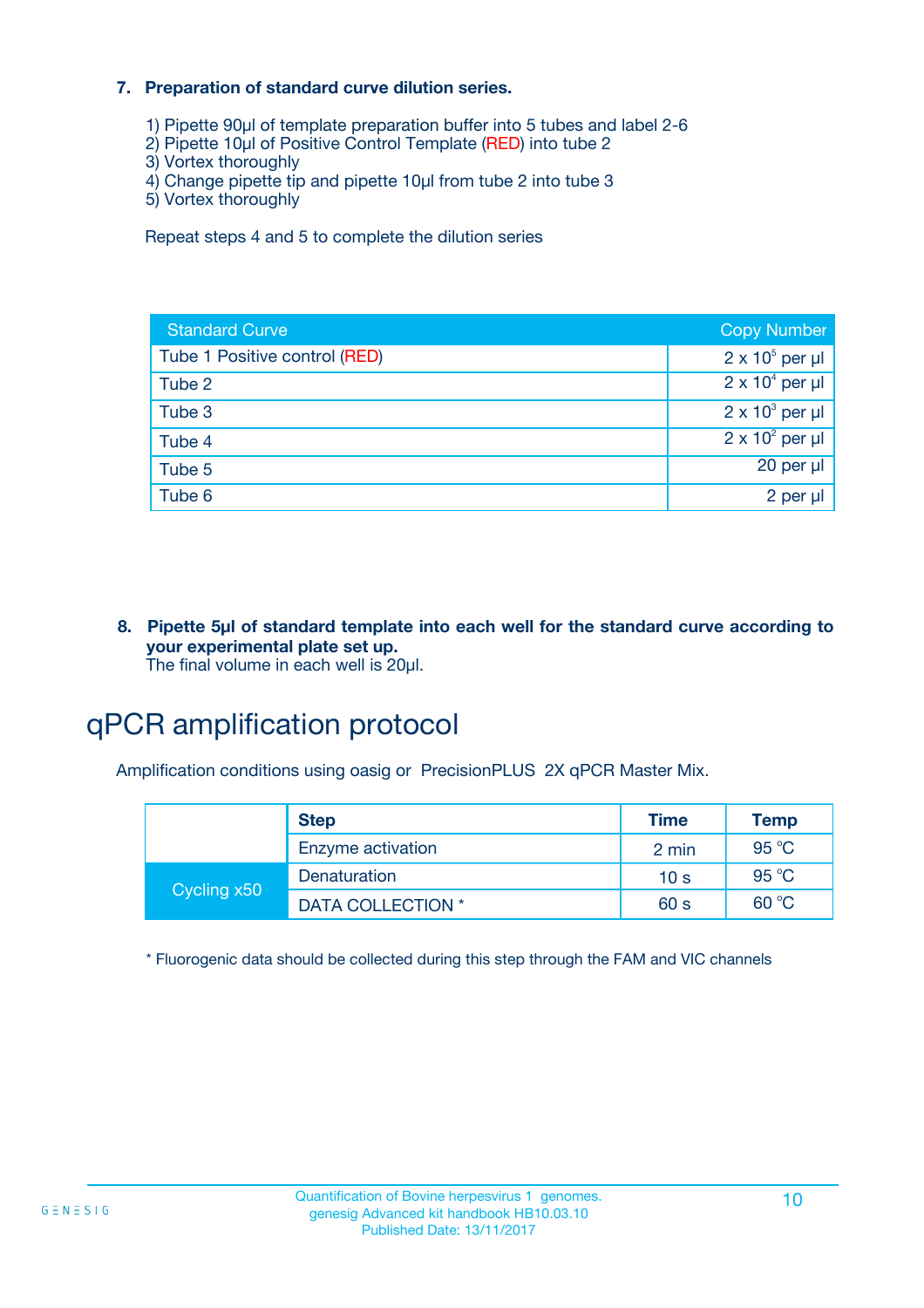# Interpretation of results

| <b>Target</b><br>(FAM) | <b>Internal</b><br>control<br>(NIC) | <b>Positive</b><br>control | <b>Negative</b><br>control | Interpretation                                                                                                  |
|------------------------|-------------------------------------|----------------------------|----------------------------|-----------------------------------------------------------------------------------------------------------------|
| $\leq 30$              | $+ 1 -$                             | ÷                          |                            | <b>POSITIVE QUANTITATIVE RESULT</b><br>calculate copy number                                                    |
| > 30                   | ٠                                   | ÷                          |                            | <b>POSITIVE QUANTITATIVE RESULT</b><br>calculate copy number                                                    |
| > 30                   |                                     | ÷                          |                            | <b>POSITIVE QUALITATIVE RESULT</b><br>do not report copy number as this<br>may be due to poor sample extraction |
|                        | ÷                                   | ÷                          |                            | <b>NEGATIVE RESULT</b>                                                                                          |
| $+ 1 -$                | $+ 1 -$                             | ÷                          | $\leq$ 35                  | <b>EXPERIMENT FAILED</b><br>due to test contamination                                                           |
| $+$ / -                | $+ 1 -$                             | ÷                          | > 35                       | $\star$                                                                                                         |
|                        |                                     | ÷                          |                            | <b>SAMPLE PREPARATION FAILED</b>                                                                                |
|                        |                                     |                            | $+$ /                      | <b>EXPERIMENT FAILED</b>                                                                                        |

Positive control template (**RED**) is expected to amplify between Cq 16 and 23. Failure to satisfy this quality control criterion is a strong indication that the experiment has been compromised.

\*Where the test sample is positive and the negative control is positive with a  $Ca > 35$ , the sample must be reinterpreted based on the relative signal strength of the two results:



If the sample amplifies  $> 5$  Cq earlier than the negative control then the sample should be reinterpreted (via the table above) with the negative control verified as negative.



If the sample amplifies  $< 5$  Cq earlier than the negative control then the positive sample result is invalidated and<br>the result should be determined  $the$  result should be inconclusive due to test contamination. The test for this sample should be repeated.